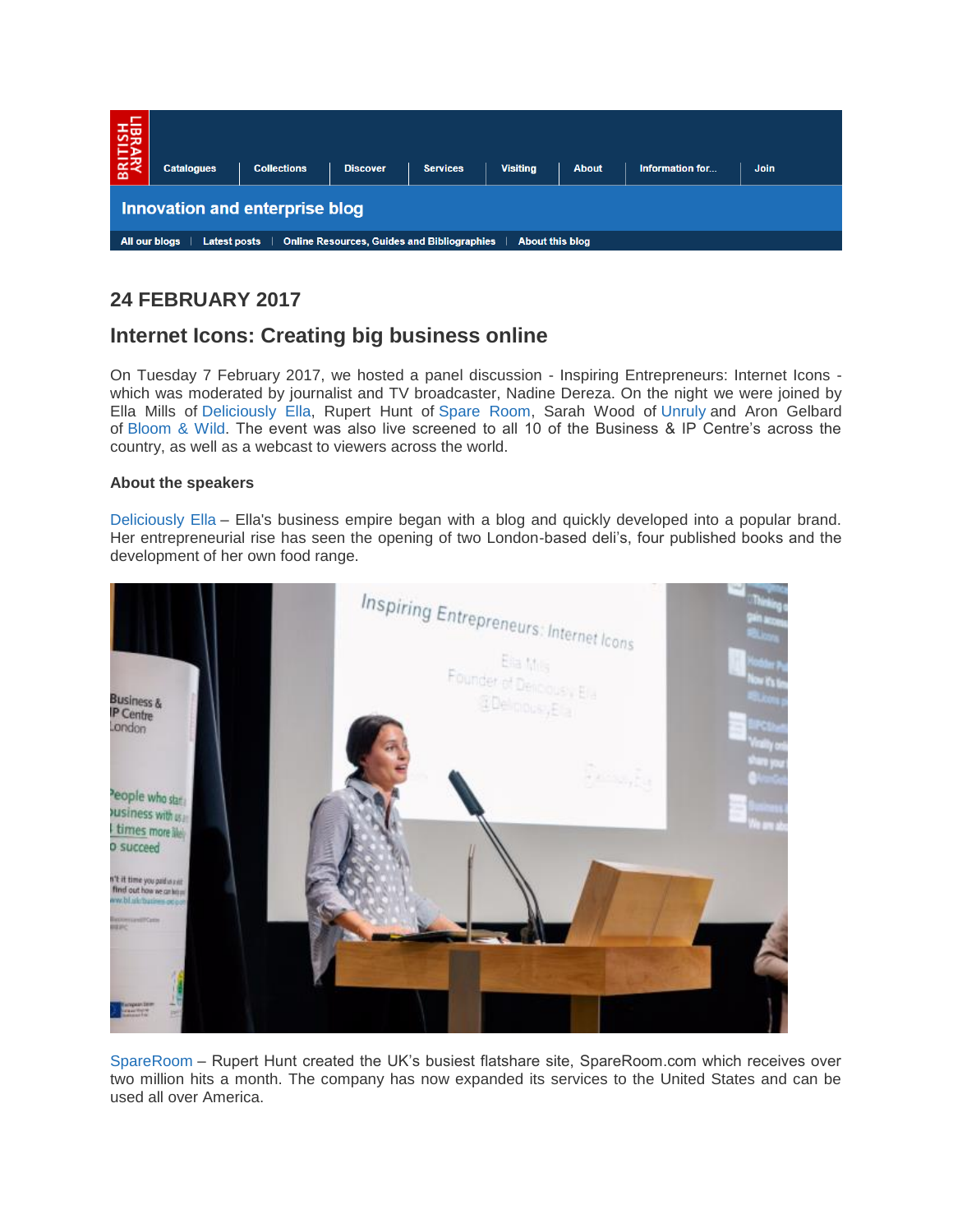

[Bloom & Wild](https://www.bloomandwild.com/) – Aron Gelbard is the co-founder of Bloom & Wild. His company has redefined the online flower delivery service, delivering pristine flowers without the recipient needing to be at home. Bloom & Wild has been rated as the top online flower delivery service in the UK and developed the leading flower delivery app.

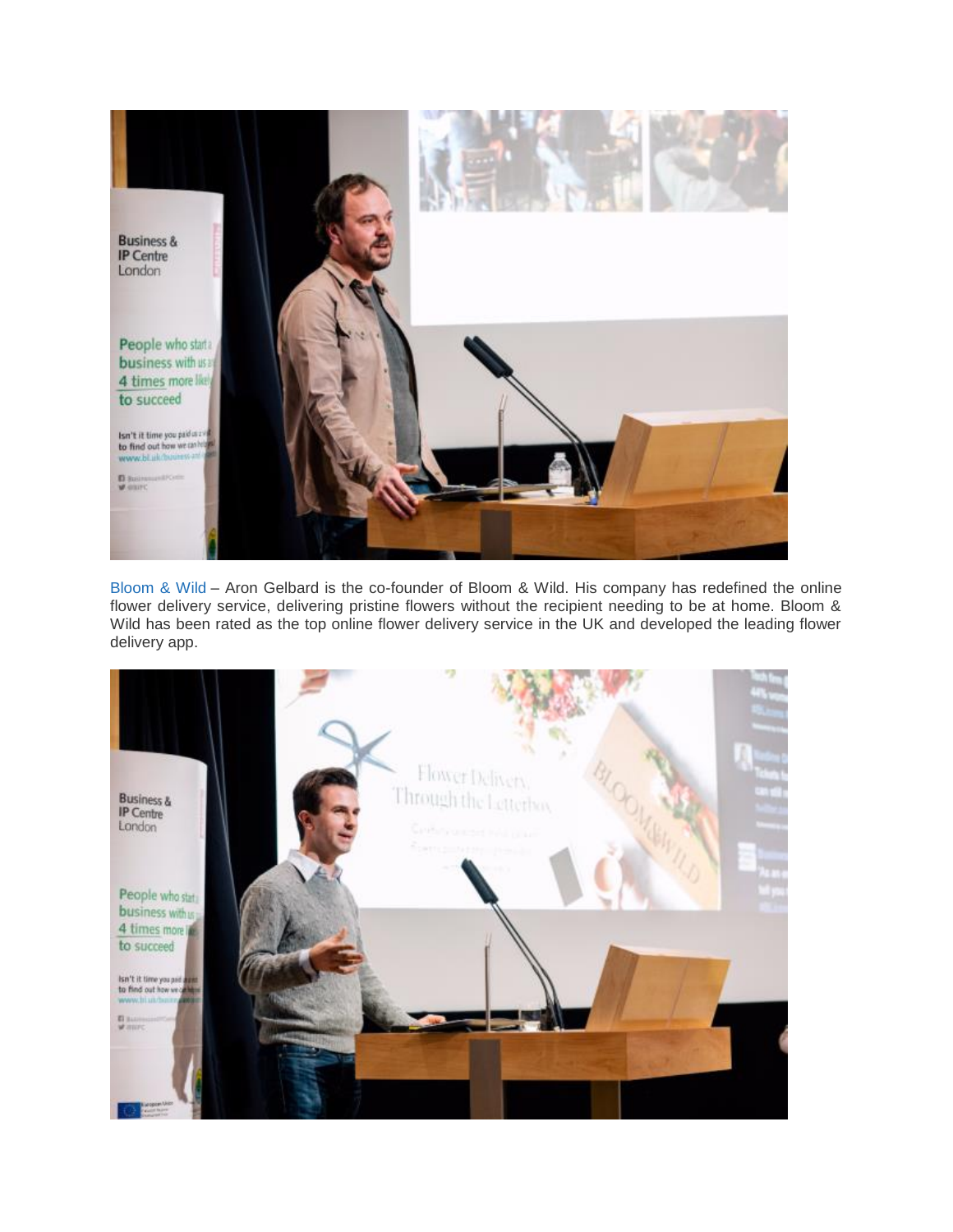[Unruly](https://unruly.co/) – Sarah Wood is the co-founder and CEO of the video ad-tech company, Unruly. Assisting companies to create unique online video content since 2006 Unruly provides a platform that helps brands to reach an audience of 1.44 billion.



## **A powerful tool for business growth**

With the internet playing such a vital role in the modern business world, it is important for business owners to learn how four very different companies harnessed the power of the internet to scale up and grow successfully. When considering the statistics, it's no surprise that more and more businesses are going online and as Isabel Oswell, Head of Business Audiences at the British Library, explained, "90% of people connected online in the UK, three-quarters of these have bought online and the online retail market continues to grow by 15-20% each year". For most businesses today ignoring the internet is no longer an option, and with numbers like these, why would they?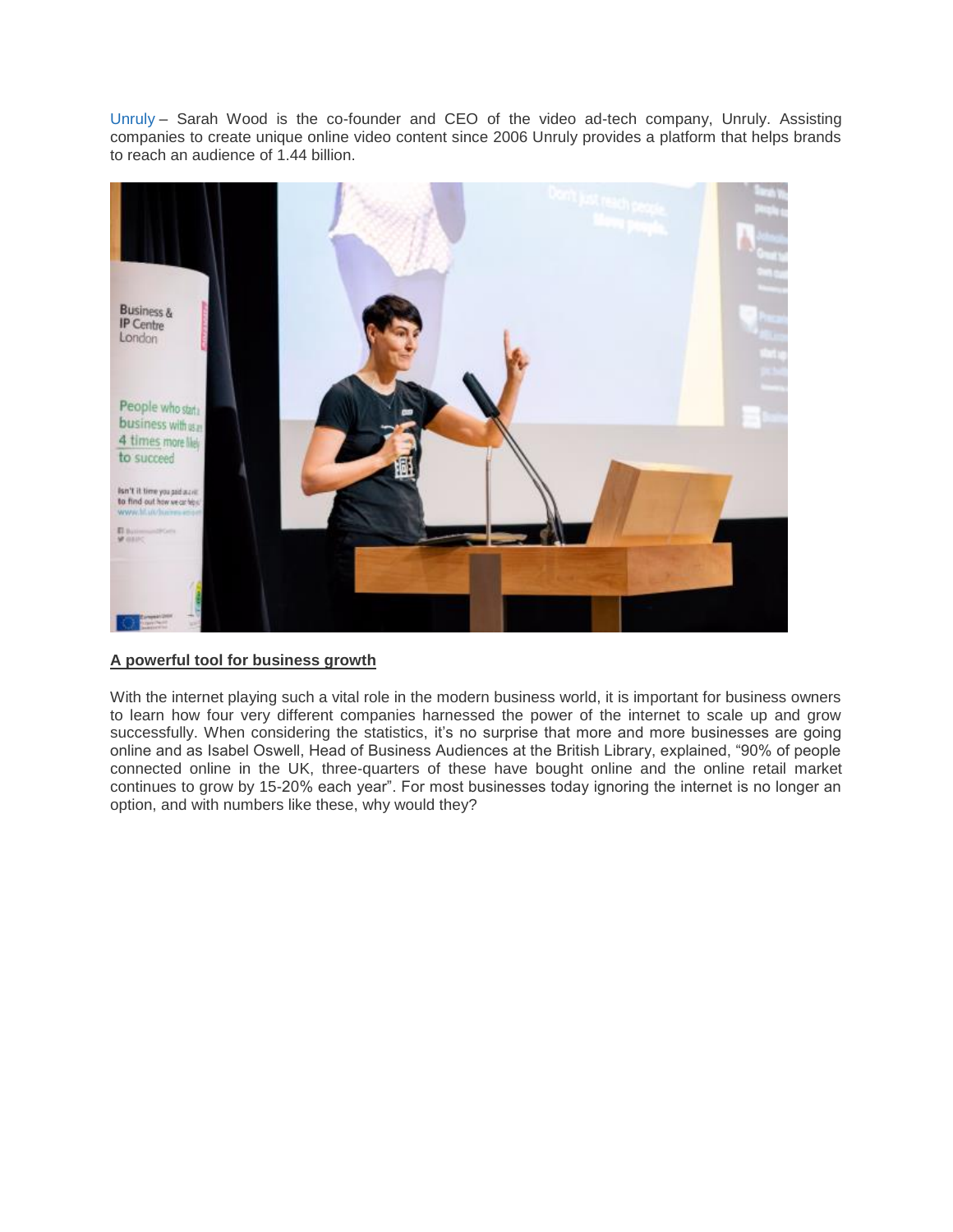

# **The Myth of the Big Idea**

The audience was keen to quiz the online trailblazers who weren't shy in offering wise words of advice for our budding entrepreneurs. Each of them drew from their own unique experiences to answer a variety of relevant questions, covering everything from surviving knock-backs to how social media can help businesses to grow.

Both Rupert Hunt and Sarah Wood were keen to stress that the myth of 'the big idea' was something that entrepreneurs had to be wary of when trying to start up. Rupert's position was clear, "don't get hung up on the big idea, get to the market and let the market guide you". Indeed, the internet provides the perfect platform for many small businesses to gauge how their prospective customers feel about their products and services. If they react well, you'll quickly know that you're on to something - and, even if the response is not what you expected, you'll be able to learn how to improve what you do for your target audience. Sarah expanded on this point, explaining how [Unruly](https://unruly.co/) started out as an online sharing board in 2006 but quickly noticed that the video content posted always had the most online engagement. Noticing this trend in audience behaviour, encouraged the company to create a 'top 100 chart' for online video content and, in turn, led to big brands wanting their videos featured. Today, Unruly is one of the biggest names in online advertising and works with 91% of the Ad 100 brands. It is also active in 20 locations worldwide and was acquired by News Corp in 2015.

## **The Power of Social Media**

For most small businesses, developing a strong and loyal fan base of millions may seem unrealistic at best. However, we now have the online tools to reach people from far and wide with engaging and unique content. Ella drew on her own entrepreneurial journey advising the audience to, "never underestimate the power of social media when building your audience and business". Having battled through a traumatic illness, Ella had changed her diet and lifestyle as a means of improving her health. After receiving encouragement to write a blog post for her friends and family, she quickly noticed that there were many people who were interested in what she had to say. The frequent engagement with her online followers quickly established a platform from which a successful business could be built. [Deliciously Ella](https://deliciouslyella.com/) has now